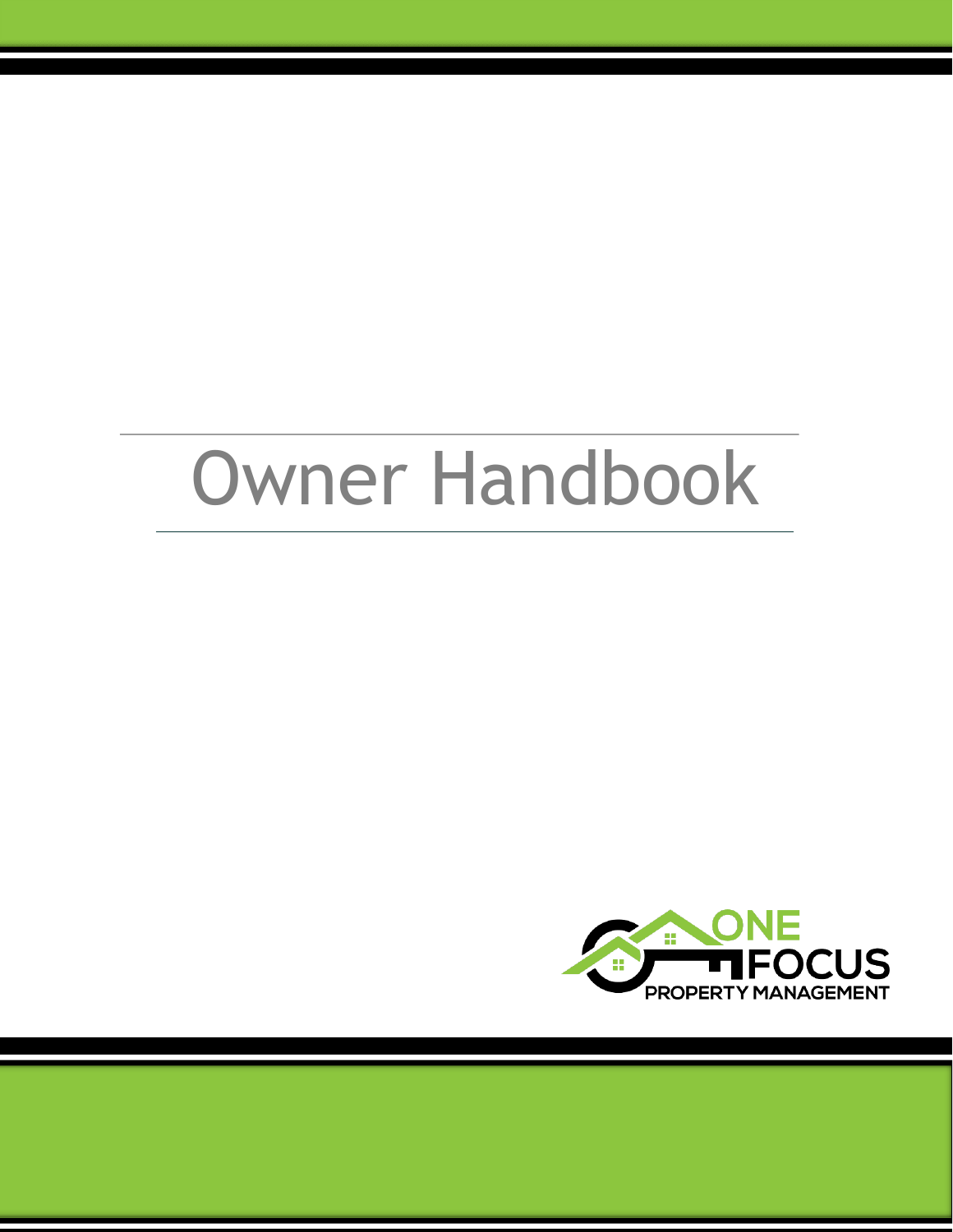# **TABLE OF CONTENTS**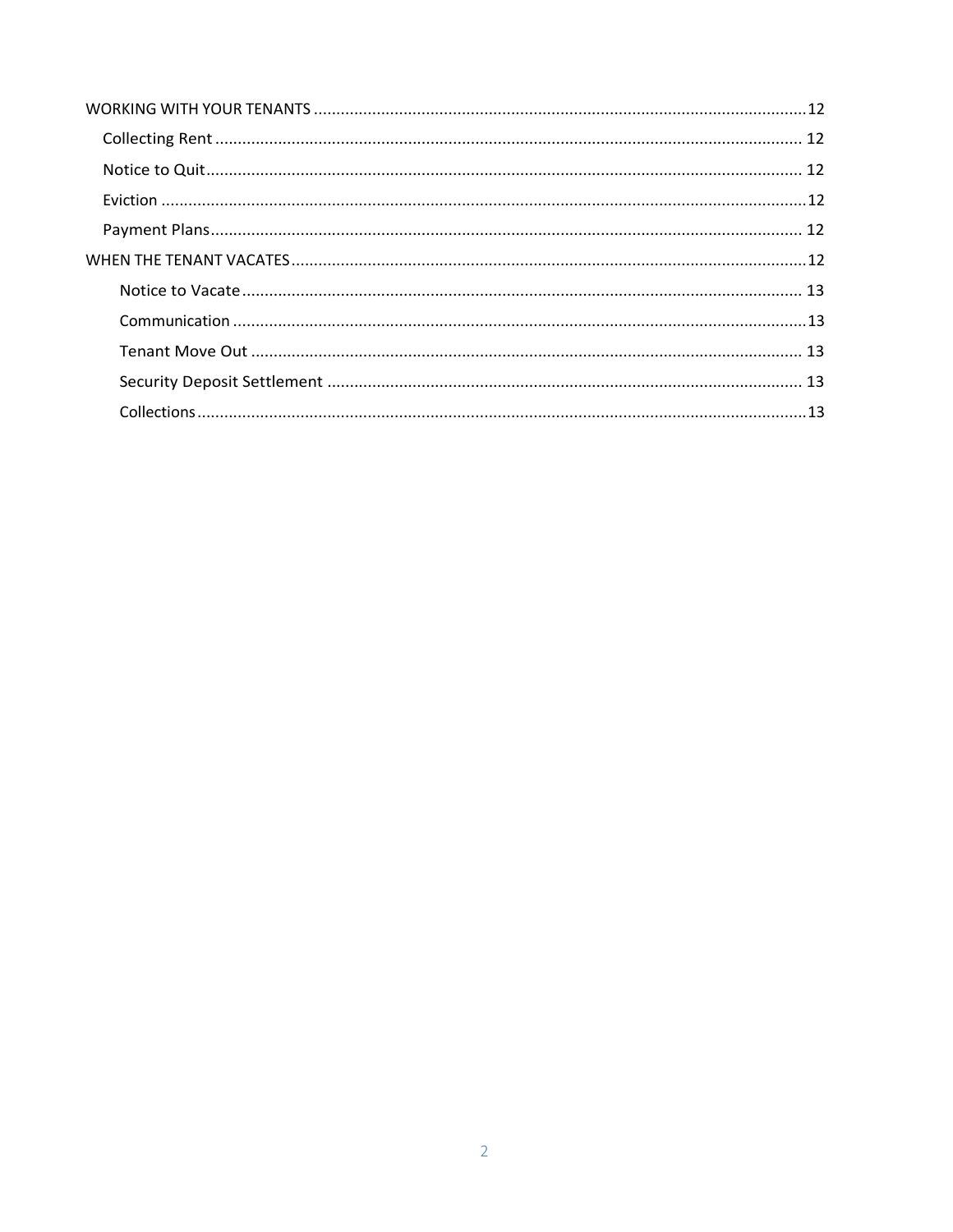# **WELCOME**

Thank you for choosing One Focus Property Management® (One Focus PM) to manage your investment.

One Focus PM's purpose is to protect and improve the future for real estate investors. We accomplish this by optimizing the performance of our clients' real estate assets and advocating for landlords. It is important you and we understand how this partnership will function, and that is why we created this handbook. We urge you to take the time to review the information enclosed. After reading the material, if you have questions or any concerns, please reach out.

Special note: the information provided in the One Focus PM Owner Manual is subject to change. The only constant is change, and we are committed to continuous improvement. Landlord/Tenant laws, personnel, policies, and procedures evolve, and we work diligently to improve services and remain current with all new legislation.

# <span id="page-3-0"></span>**COMMUNICATION**

Communication is a key to the success in any relationship, and One Focus PM's relationship with you is certainly no exception. We work constantly to improve communications with all our clients. This includes everyone – client owners, tenants, applicants, vendors, and the public.

# <span id="page-3-1"></span>Company Communication

One Focus PM encourages all owners to use email to contact us as the first step to getting the information you need. It is fast and effective. If email will not suffice, please call our office, and we will attempt to assist in the moment. Please do not drop by the offices; we are not set up for drop ins and prefer an appointment, or, if a face-to-face meeting is required, we are happy to set up a Zoom call for maximum efficiency of time.

# <span id="page-3-2"></span>One Focus Property Management General Information

| Mailing address: | PO Box 428 Williamsport, PA 17703                                |
|------------------|------------------------------------------------------------------|
| Street address:  | Williamsport Office: 414 W. Fourth Street Williamsport, PA 17701 |
| Phone #:         | 570-505-3347                                                     |
| Email:           | Support@OneFocusPM.com                                           |
| Website:         | OneFocusPM.com                                                   |
| Office Schedule: | Monday - Friday $10:00$ AM - 5:00 PM                             |

Our offices are not open to the public, and an appointment is required to meet in person. Please call ahead, so we can accommodate your visit.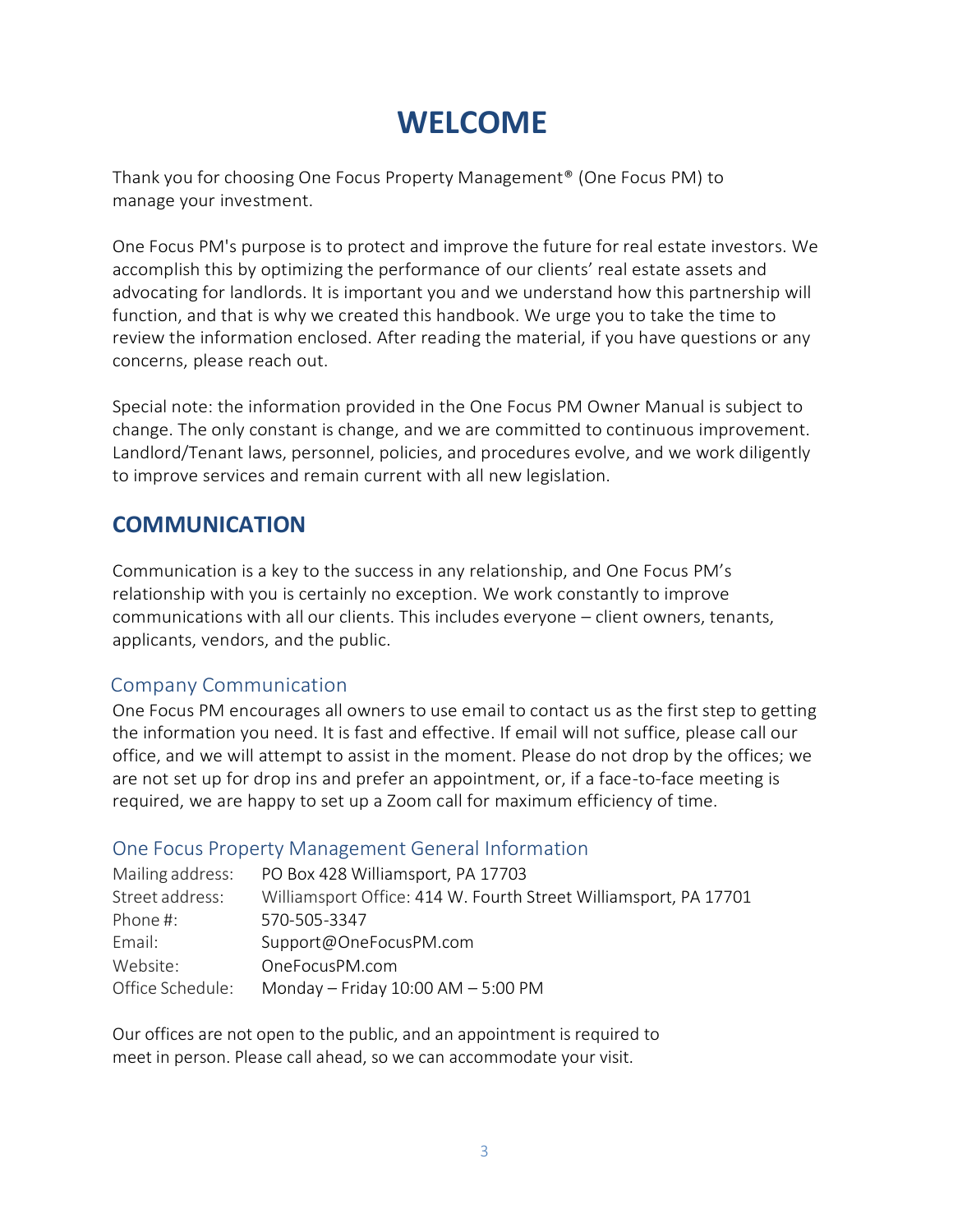# <span id="page-4-0"></span>One Focus PM Website

Our website, [www.OneFocusPM.com,](http://www.onefocuspm.com/) is state of the art and constantly updated. Here are a few of the benefits for clients on the website:

- o Prospective tenants can search our site for available rentals, schedule a showing, and apply.
- o Tenants have a tenant portal where they can securely pay rent, view their lease, submit a request for maintenance, or send a message to the team.
- o Owners have an owner portal where they can submit contributions, retrieve current and past statements, and view documents.
- o Our blog is a source of news and information for landlords.

# <span id="page-4-1"></span>One Focus PM Clients-Only Facebook Group

We have a Facebook group for Clients only at [http://bit.ly/OneFocusPMClients. I](http://bit.ly/OneFocusPMClients)f you use Facebook, this is the easiest way to make sure you see messages and updates of general interest to our Clients. We include fun updates from the company as well as news and policy updates that effect you as a real estate investor. These updates are often also published on the blog section of our website.

# <span id="page-4-2"></span>**COMPANY STRUCTURE**

One Focus PM has a complete team of experienced professionals to manage your property. We have structured the company to be departmental, which we prefer because it allows us to leverage the skills and experience of our team across our portfolio. As a client you will interact with three departments, described below.

- Property Management Department: This department markets properties available for rent, processes applications, renews leases, and manages the complex move-in and move-out process. During tenancy they are assisting our tenants with their customer service inquiries, they enforce leases through tenant counseling, lease violations, and eviction. This department is staffed by licensed real estate salespersons that are highly trained.
- Operations Accounting Team: This department is accountable for managing the accounts for our clients' rental businesses. They process and record all income and expenses for the properties making sure that your accounting is current and accurate. This department works together with the Property Management Department to enforce leases when the compliance issue is non-payment. We call this the operations accounting department because it is operated separately from our company's finances. Your property funds and our company funds are never commingled, and we use different systems, accounts, and staff to manage each.
- Maintenance Department: This department takes care of all the repairs, maintenance, and renovation for our portfolio. In addition to our team of technicians, our maintenance managerial and administrative staff work closely with our vetted vendor network, making sure the subcontracted work is to the same high standard as our technician team's work. This department performs the annual preventive maintenance visits. The team is Lead Based Paint Certified, and our company is a licensed Contractor in PA.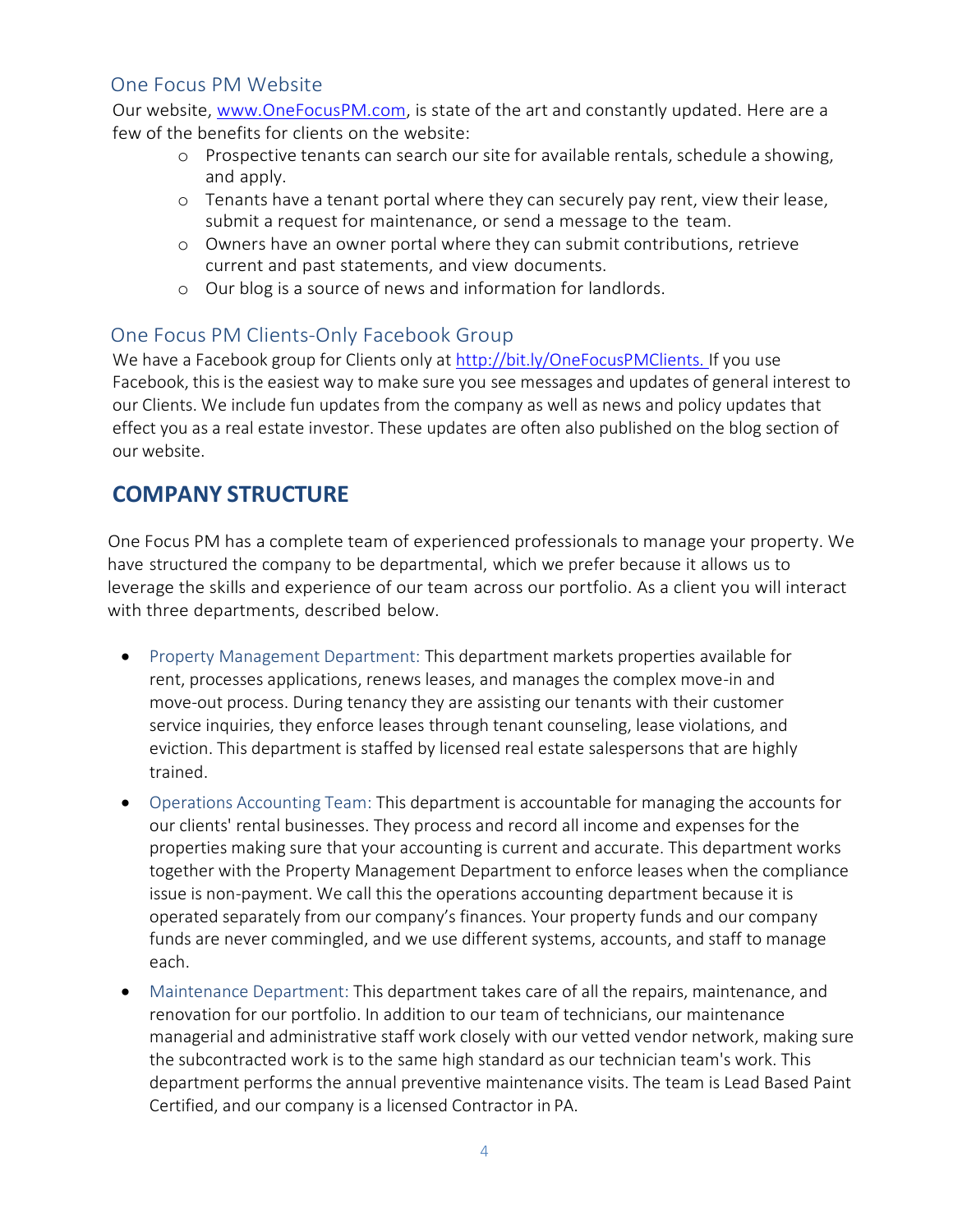# <span id="page-5-0"></span>**OWNER RESPONSIBILITIES**

One Focus PM takes their management responsibilities seriously and requests owners to do the same. Owner responsibilities are:

- Notify us of any ownership change or eminent owner change for themanaged property.
- Supply us with accurate information, so we can service the management account properly.
- Review statements monthly and notify us of any discrepancies found as soon as possible.
- Support Fair Housing Laws and guidelines, as well as all legislation effecting the property.
- Maintain an insurance policy for their property with One Focus PM added as additionally insured. (More details about required limits and this requirement in the management agreement.)
- Exercise responsibility for required maintenance and the safety of their tenants.
- Treat our team with respect and notify Broker if there are service issues, so they can be resolved quickly.
- Owner understands and agrees normal Property Management does not include property sales, refinancing, preparing property for sale or refinancing, modernization, fire or major damage restoration, rehabilitation, obtaining or giving income tax, accounting, or legal advice, representation before public agencies, advising on proposed new construction, debt collection, counseling, or attending Homeowner Association meetings.

# <span id="page-5-1"></span>**COMPANY POLICIES**

Our industry is subject to federal, state, and local legislation and regulations where violations are very costly and result in the loss of employees' professional licenses. As a company, we train our team regularly on these ever-changing regulations, sowe can professionally advise our clients and work on their behalf as agents.

# <span id="page-5-2"></span>Real Estate Commission Requirements

The Pennsylvania Real Estate Commission requires licensing for all persons conducting Property Management activities. One Focus PM requires all personnel performing licensed activities such as leasing property and negotiating leases and terms to have a Pennsylvania Real Estate license.

# <span id="page-5-3"></span>Legislation

One Focus PM adheres to the laws and guidelines of federal, state, and local legislation, and incorporates this into all documentation, policies, and procedures. Examples of the legislation and agencies affecting your rental property include:

• Fair Housing (HUD)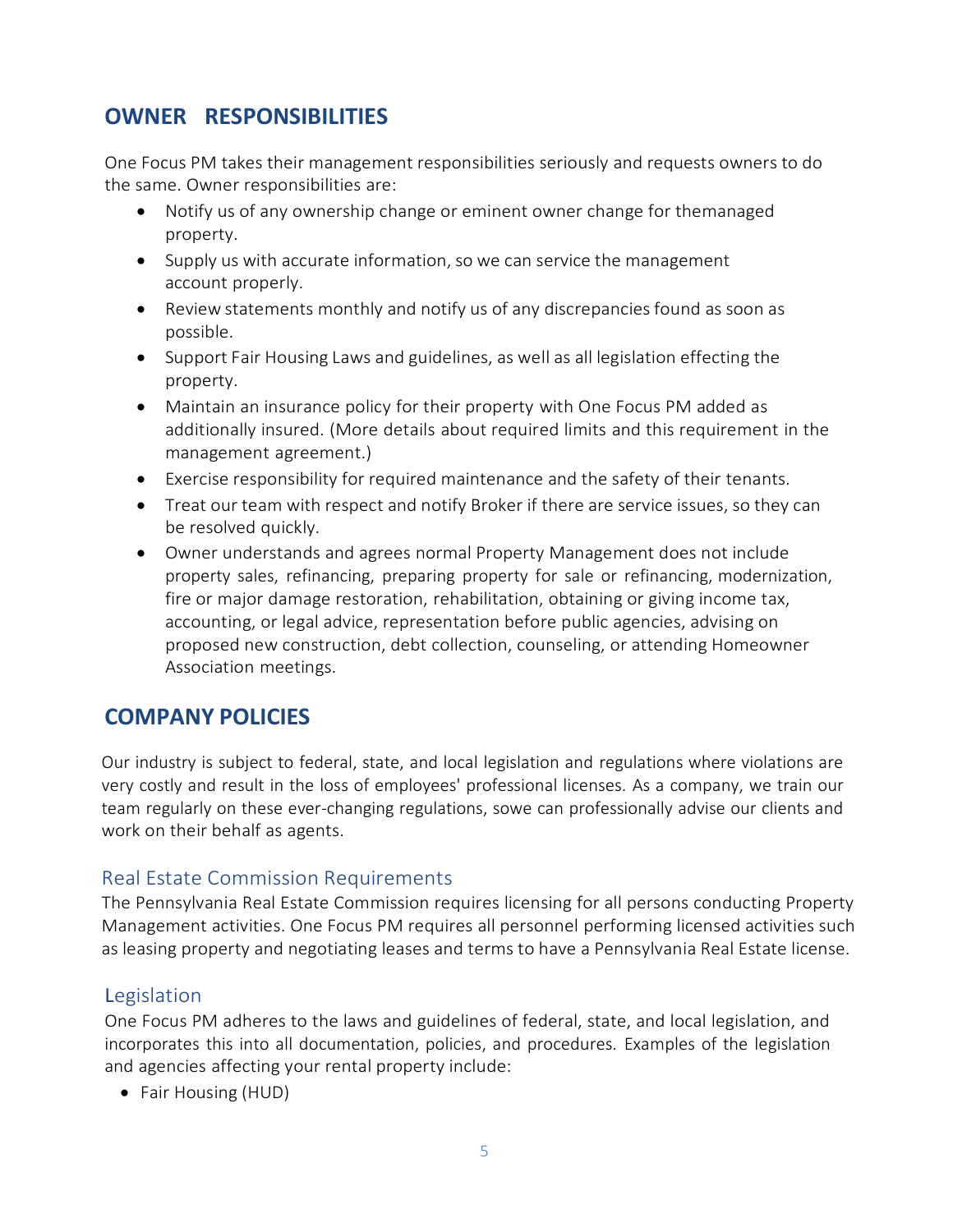- Equal Opportunity
- SCRA Act Serviceman's Civil Relief Act
- URLTA Uniform Residential Landlord Tenant Act
- FCRA Fair Credit Reporting Act
- FTC Fair Trade Commission
- EPA Environmental Protection Agency
- Pennsylvania Landlord Tenant Act
- Local city, township, and borough rental ordinances

# <span id="page-6-0"></span>Lead-based Paint

Lead-based paint became a major issue in the 1990s prompting mandatory requirements for residential housing and continues today. One Focus PM follows all mandated federal and state guidelines for lead-based paint. All properties built prior to January 1, 1978 require disclosures to all tenants. We get your disclosure with the management agreement paperwork. Tenants sign lead-based-paint disclosures prior to renting a property, and we provide them with the required EPA Pamphlet, *Protect Your Family from Lead in the Home.*

Property owners and/or Property Managers must also notify tenants, in writing, of any scheduled work necessary for lead-based paint on the property. Legislation now provides owners and managers must use certified vendors to work on lead-based paint. One Focus PM is a Lead-Based Certified Company.

# <span id="page-6-1"></span>Mold Issues

Owners should be aware mold is another leading issue in the property management industry, and failure to act if tenants report or discover mold can lead to costly lawsuits. Several cases regarding mold have awarded damages to tenants in the millions of dollars.

This is an area of extreme liability, and One Focus PM takes action if a tenant reports mold. One Focus PM notifies owners as soon as practical of any mold issues, so One Focus PM and/or the property owner can take the proper steps.

# <span id="page-6-2"></span>**ANSWERS REGARDING FUNDS**

Accurately collecting and distributing funds is the cornerstone to good property management. The bookkeeping program we use is specialized software designed to handle the many facets of property management and accurate record keeping and complies with the requirements of the Pennsylvania Real Estate Commission.

#### <span id="page-6-3"></span>Banking

We hold your account in a trust fund mandated by the Commonwealth of Pennsylvania. One Focus PM accounts for each owner's funds separately in the trust account and does not comingle funds with Broker monies, following the Pennsylvania Real Estate Commission requirements.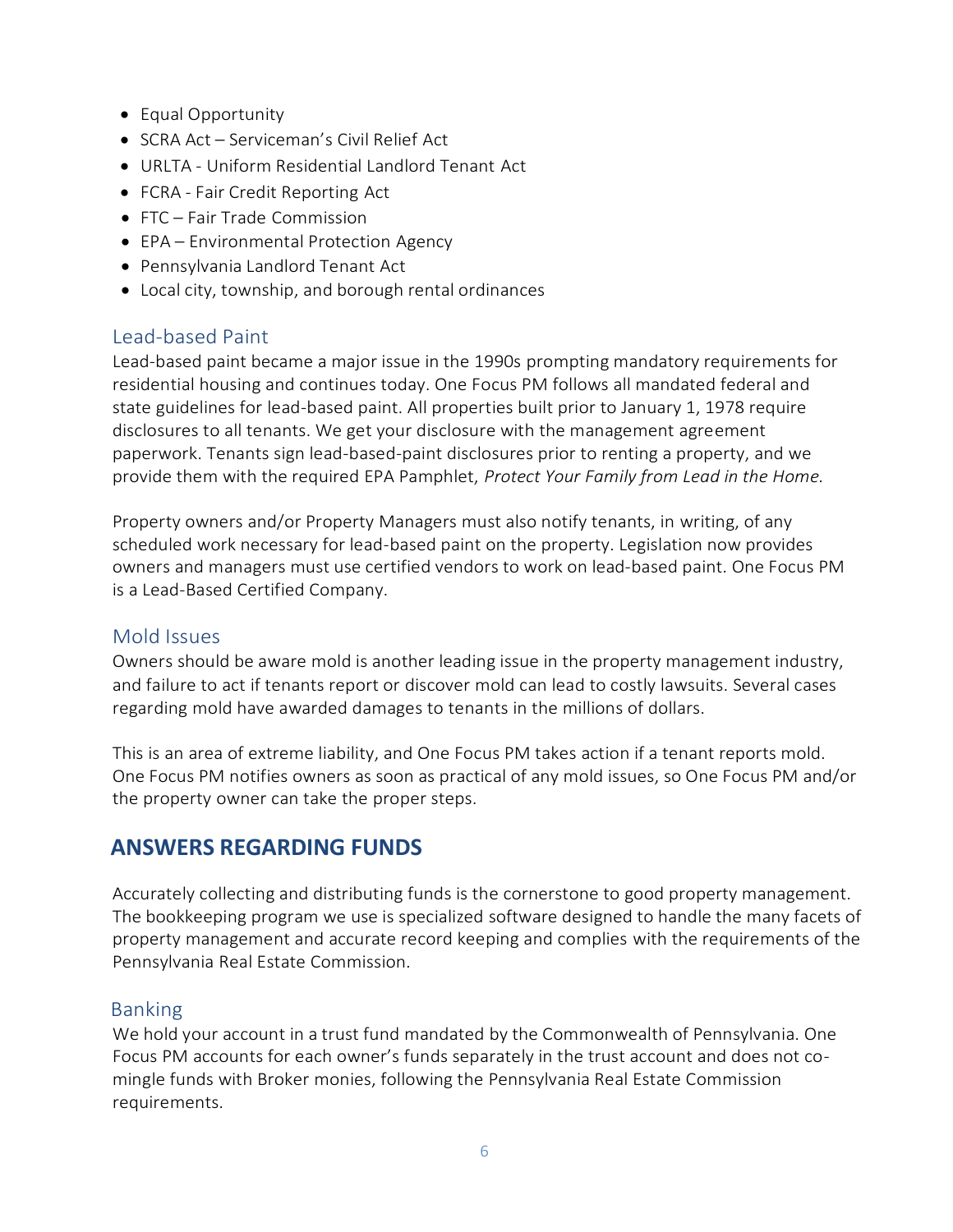# <span id="page-7-0"></span>Monthly Statements

The Operations Accounting Department sends monthly statements to owners. If you have difficulty reading your monthly statement, please contact our Operations Accounting Department. We are happy to assist you and answer your questions.

# <span id="page-7-1"></span>Disbursement of Monthly Funds

We disburse available funds and monthly reporting to owners on or about the  $27<sup>th</sup>$  of each month (this may vary based on the specifics of your contract). If this day falls on the weekend, we issue funds on the next business day. We do not disburse funds on weekends and holidays. We will NOT issue owner payments unless there are sufficient funds to disperse in the owner's account. Reporting packets are emailed to the owner, and funds are sent by electronic deposit to the bank account you have designated to receive the funds.

# <span id="page-7-2"></span>End-of- Year Procedures

At the end of each year, we are required to file 1099s for income received over \$600. Please note this amount is for "total income received," and not the yearly total of owner disbursements. The Internal Revenue Service dictates the "total income received" requirement. Please note security deposits are not included in this amount.

You must supply us with the necessary Social Security/Tax ID information, so the 1099 is accurate. We will send the 1099 for the rent by January 31 for the previous tax year. If there is a change in your tax information such as a new trust or address, please notify us immediately at [Support@onefocuspm.com.](mailto:Support@onefocuspm.com)

We also issue 1099s for disbursements to vendors for work over \$600.00. Owners do not have to issue 1099s for work completed and paid through the One Focus PM. Owners are responsible for issuing 1099s to any vendor paid through the owner's personal account.

You will be sent end-of-year accounting by the end of January for the year prior. This will be an annual report showing the previous year in total and will serve to provide you information you need as you prepare your tax returns. The amounts on these reports will not reflect any funds issued through the owners' personal account.

# <span id="page-7-3"></span>**RENTING YOUR PROPERTY**

# <span id="page-7-4"></span>Preparing to Rent the Property

When prospective tenants view your available property, we want it to look its best and compete with other available rental homes. A property maintenance report and rental market survey is completed. Our team will contact you to discuss the details of your vacant property and any necessary maintenance. Qualified tenants are looking for: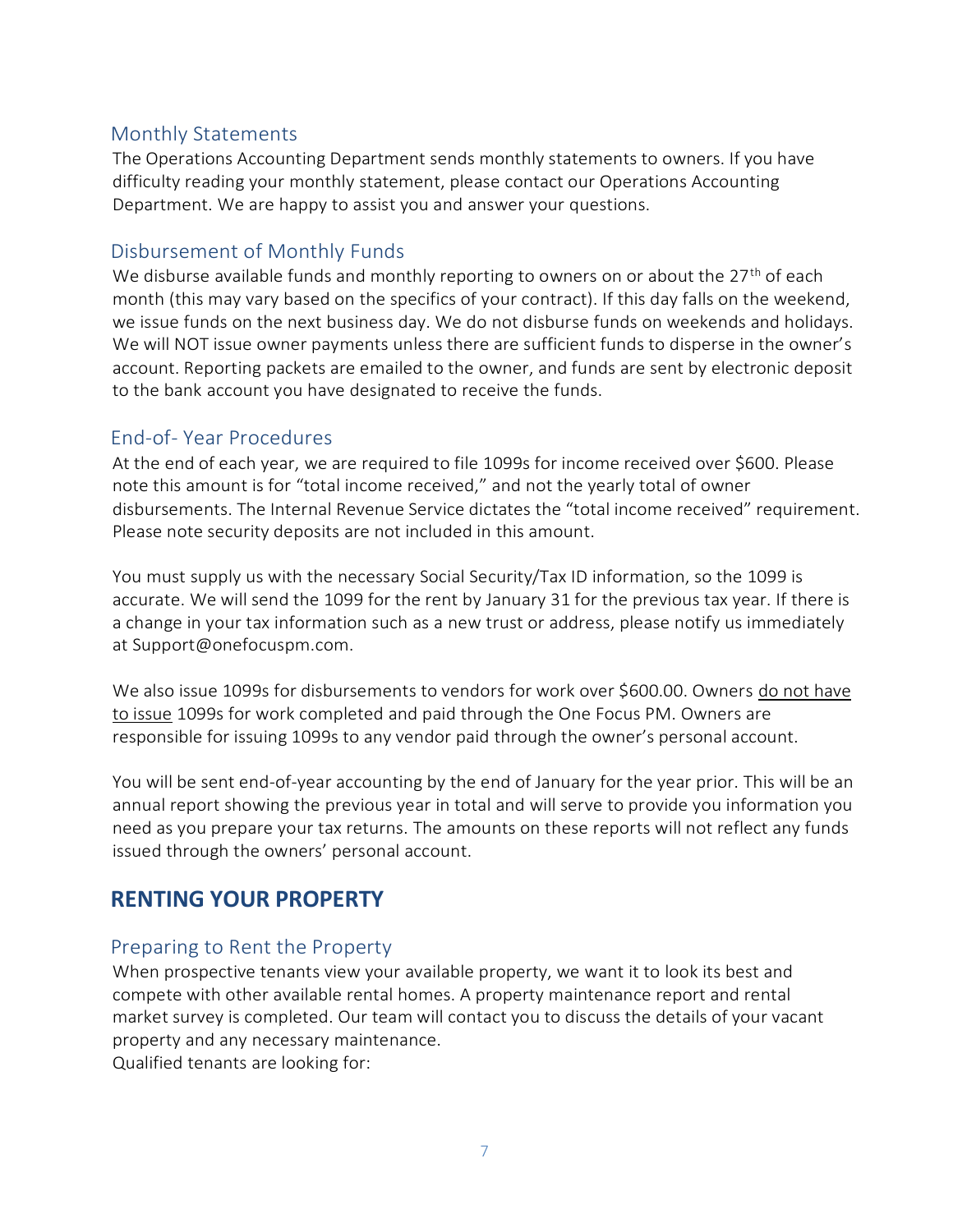- A remarkably clean property. This is more than just dusting and wiping things down. This is looking high and low, under/over/behind/inside/outside each cabinet, appliance, etc. They have confidence that if they chose to live here that they would feel comfortable and safe.
- A property that is well cared for, the maintenance is done (not underway) and fixtures/ household amenities appear to be in good working order. They have confidence, if they chose to live here, everything would work.
- A property they can be proud to call home. The walls are clean and an attractive neutral color, modern and bright lighting, and flooring they don't hesitate to put bare feet on. They have confidence, if they chose to live here, they would have their family and friends over for dinner and be proud of their home.

# <span id="page-8-0"></span>Setting the Rent

Supply and demand factors in our market determine rent. If there are multiple rentals available in the area of your property, it is necessary to be very competitive. If there are fewer rental available it is more likely the property will rent more quickly. Our local market is dynamic, and our team has our fingers on the pulse of what is happening. We are well positioned to advise our clients on rents.

# <span id="page-8-1"></span>How long will the property be vacant?

This is the most commonly asked question we receive from owners. Unfortunately, there is no way to predict how long a property will remain on the market, even in the best market conditions. However, we work diligently to rent the property as quickly as possible. It is important to remember is the most important objective is to obtain a qualified tenant.

One Focus PM, or any other property management company, can rent properties quickly if they do not have standards for obtaining qualified tenancy. However, unqualified tenants will only create damage, problems with other tenants, and eventually another unwanted vacancy; therefore, waiting for a qualified tenant is worth the additional time it can take to rent the property.

# <span id="page-8-2"></span>**ADVERTISING/MARKETING**

# <span id="page-8-3"></span>Internet/Website

Our website, [www.OneFocusPM.com](http://www.onefocuspm.comreceives/) receives tremendous exposure, as well as using Craig's List, Hot Pads, Realtor.com, and many other rental websites. We take full advantage of this medium to get maximum exposure for your property.

# <span id="page-8-4"></span>Showings and Applications

We show properties two ways, and we determine how to best show your property based on the nature of the property and whether it is occupied. For occupied properties and complex multi-family properties, we will show the property with our leasing agents during office hours. For vacant properties and any that can accommodate it, we will use contactless tours. No matter how the tour is conducted, we obtain proof of identification for all prospects (with ID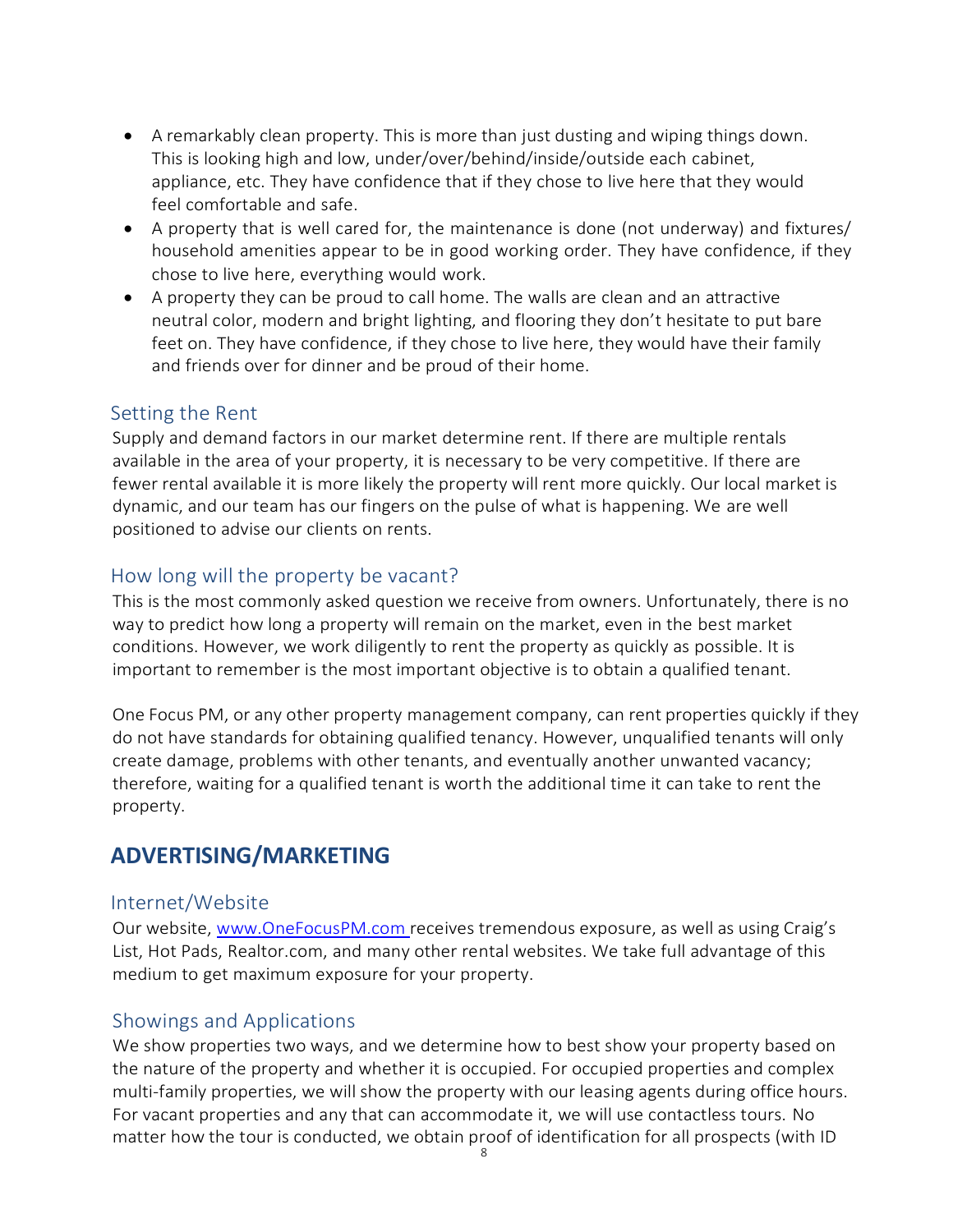and a prospect photo with the ID), prequalify their needs in relation to the property and follow up with them afterward. Applications are available through our website only. Our application will secure their information, IDs, proof of income, criminal background check, credit background check, local court portal search, landlord verification, and employment verification.

#### <span id="page-9-0"></span>Tenant Screening

Tenant selection is the cornerstone to our business. We are proud of our ability to determine a qualified application from an unqualified application. The diligence we show in our application processing results in portfolio performance that is far beyond average. You can view more on our application process and scoring system at <https://www.onefocuspm.com/application-instructions>

#### <span id="page-9-1"></span>Pets

The ability for tenants to keep pets in a home is a privilege. If permitted, we will screen the pet, ensuring that we have up-to-date veterinarian and vaccination records for the pet as well as collect the written affidavit of the pet's behavior. If the animal is approvable, we will require a signed animal addendum as well as charge an additional fee per month to the tenant.

The ability for disabled tenants to have and keep service animals (including therapy animals, emotional support animals, and highly trained service animals) that serve a disability related need is a right under the Americans with Disabilities Act. This can be a point of confusion for landlords and tenants. We are highly trained and use a professional evaluation program to determine which reasonable accommodation requests must be approved and which are not documented properly. Please know, even if you do not permit pets in your rental home(s), the Americans with Disabilities Act (ADA) and HUD are quite specific about what is permissible as a reasonable accommodation and your preferences aren't taken into consideration by the law. When a reasonable accommodation request is approved, no pet fees or additional deposit may be charged, but the animal addendum is still signed and must be followed.

# <span id="page-9-2"></span>**ONE FOCUS PM MAINTENANCE**

Let's explore the important relationship between property management and maintenance. It is vital to understand the value we provide with our in-house maintenance department. It is also important to understand maintenance is not just maintenance and repairs. It is maintenance execution, maintenance management, accounting, and tenant coordination. When you choose to have One Focus PM maintenance work on your property there are several distinct advantages.

#### Advantage #1- Capacity to act quickly

Technician recruiting, training, and management to provide flexible capacity to meet the varying demands. To deliver an appropriate response time for tenants, staff has to be ready and able to respond at any time.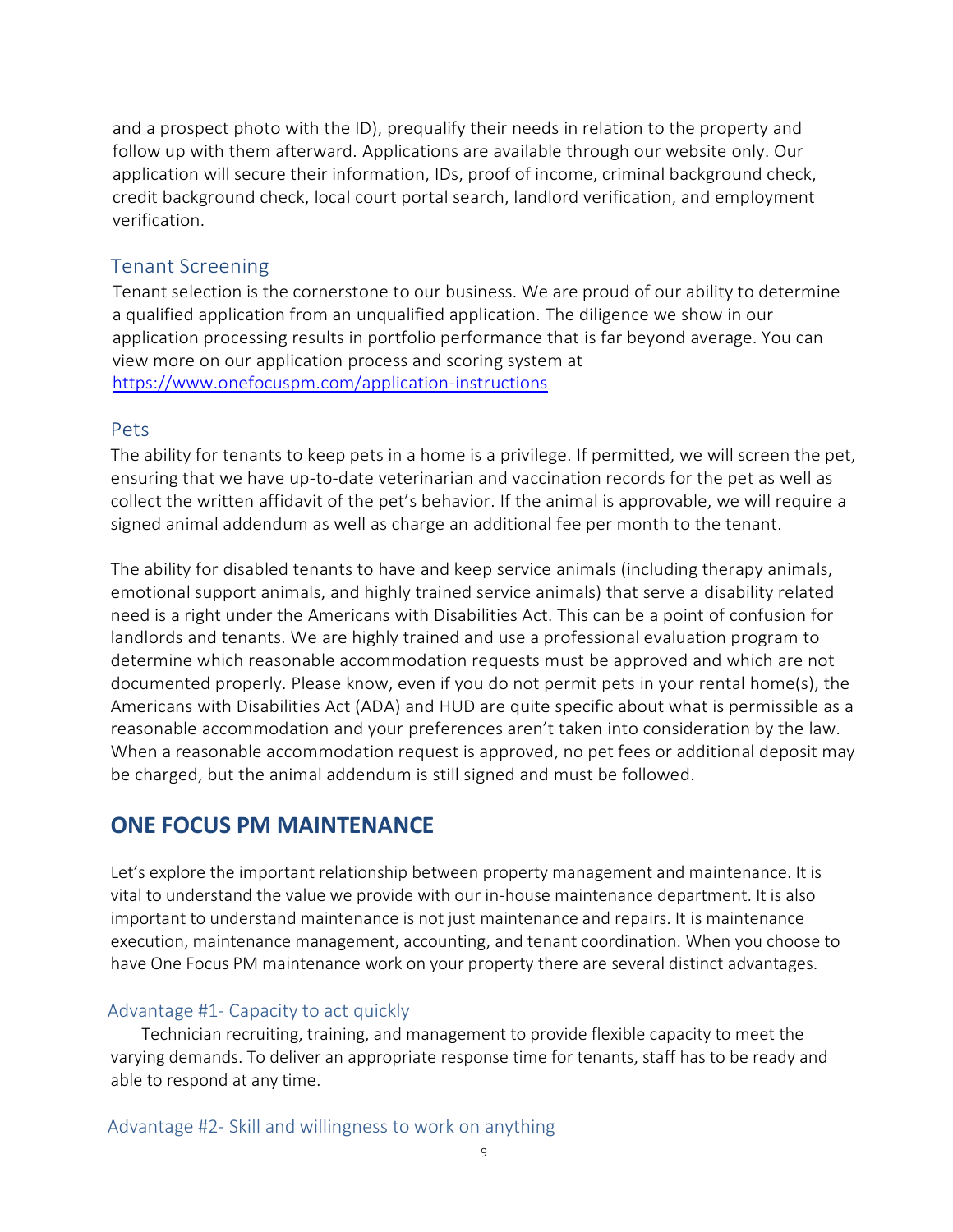Our maintenance department is staffed by very experienced technicians and managers that can and do accomplish any job put before them.

- Our technicians have an average 10-20 years of multi-trade experience. The labor rates we charge are for the years of experience and skills our technicians have, so they can accomplish the task efficiently.
- We have managers that build and maintain relationships with over 40 local vendors and service providers that we hire and trust.
- We have qualified professionals that maintain our licensing certifications allowing us to be a licensed contractor and pull permits.
- We only serve One Focus PM Clients, so your work is given priority status. Even our outside vendors give our clients' work priority due to the volume of work we provide them.

#### Advantage #3- Emergency response 24/7/365

We have a system to receive, coordinate, and respond to emergency maintenance issues anytime day or night. This requires software, a skilled full-time coordinator, after-hours call service, on-call manager, and on-call technicians. As you can imagine, these resources are expensive but necessary to provide the level of service our clients and tenants expect.

#### Advantage #4- Streamlined hands-off owner communication and accounting

This is a complete service where the client can be completely hands off.

- No receipts to manage, bills to pay, or accounting to add up
- No vendors to hunt for or haggle with
- No tenants to argue with
- Detailed work reports and pictures for every repair

#### Advantage #5- Customer Experience

We measure our service with tenant satisfaction surveys after every work order to get constant feedback on how well we are doing from their perspective. This is especially important since maintenance frustrations are the most important reason tenants choose to not renew a lease.

# **HOW DO WE MANAGE COSTS?**

It is important to remember that frequent minor maintenance and preventive maintenance techniques are the most consistently economical route to maintaining a property. To that end, One Focus PM has set up maintenance processes that address maintenance quickly and economically. Some of those systems include:

- 1. We provide and review with our tenants the maintenance guidelines, what they are expected to do themselves, how to get emergency maintenance assistance and how to report issues at the property. This is covered at lease signing and is an addendum to the lease.
- 2. We provide each tenant with a tenant handbook that reviewsmaintenance procedures.
- 3. When maintenance issues are reported we attempt to triage and troubleshoot the issue prior to sending a technician.
- 4. We service heating units each year, increasing efficiency and cutting down on repairs and replacement.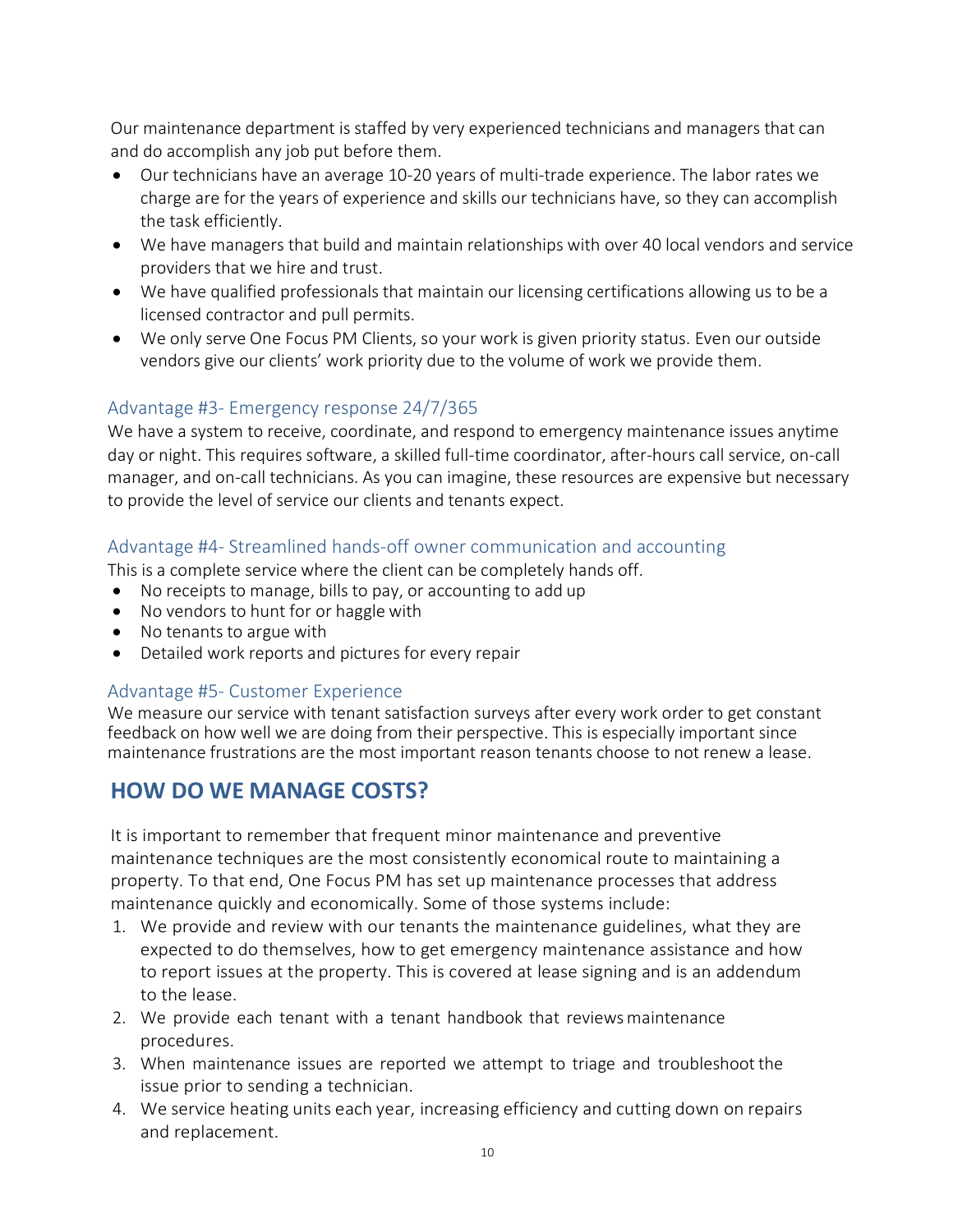- 5. We conduct preventive maintenance visits once a year allowing us to document the condition of the property, look for any maintenance issues that have gone unreported, and look for lease violations.
- 6. We will always evaluate whether the repair should be charged back to the tenant due to abnormal wear and tear, negligence, or just an accident. When this is required, we will bill the tenant for the cost of the maintenance.
- 7. When our maintenance department conducts work for clients, we have detailed reports including pictures, notes and receipts for all work that is done

# **ONE FOCUS PM MAINTENANCE SERVICE PRICING**

#### Labor Rates

Cleaning, painting, flooring, trash out: \$45/hour General maintenance, turnover work: \$55/hour Plumbing, electrical, finish carpentry: \$65/hour Emergency service nights, weekends and holidays: \$110/hour 1 hour minimum

We do all work on a time-and-materials basis. Estimates can be provided but are just that, estimates of what we expect the time and materials to be based on what we can determine prior to starting a project.

Project management may be required based on the complexity of the project. Most of our work doesn't require project management, but larger scale jobs and more complex jobs that require multiple site visits, managing several vendors, permits require meeting attendance, supervision outside of normal business hours, etc. may require the use of a project manager.

# <span id="page-11-0"></span>**THE TENANT MOVE IN**

# <span id="page-11-1"></span>Holding the Property

In order to secure or reserve a property for rent, a tenant must have an approved application, signed lease, and paid the security deposit in full. We will not allow payment plans on security deposits; they will be received in full prior to granting possession.

The lease will list everybody in the household over the age of 18 years old (even adult children) as leaseholders (and are legally responsible for the lease), all minors will be listed as occupants of the property.

# <span id="page-11-2"></span>Preparing for Move In

<span id="page-11-3"></span>Tenants will be given access to a Utility Concierge that will walk them through setting up the utilities for their new rental home. We will get proof of renter's insurance from the tenant with One Focus PM added to the policy, so we are made aware of cancellations and renewals.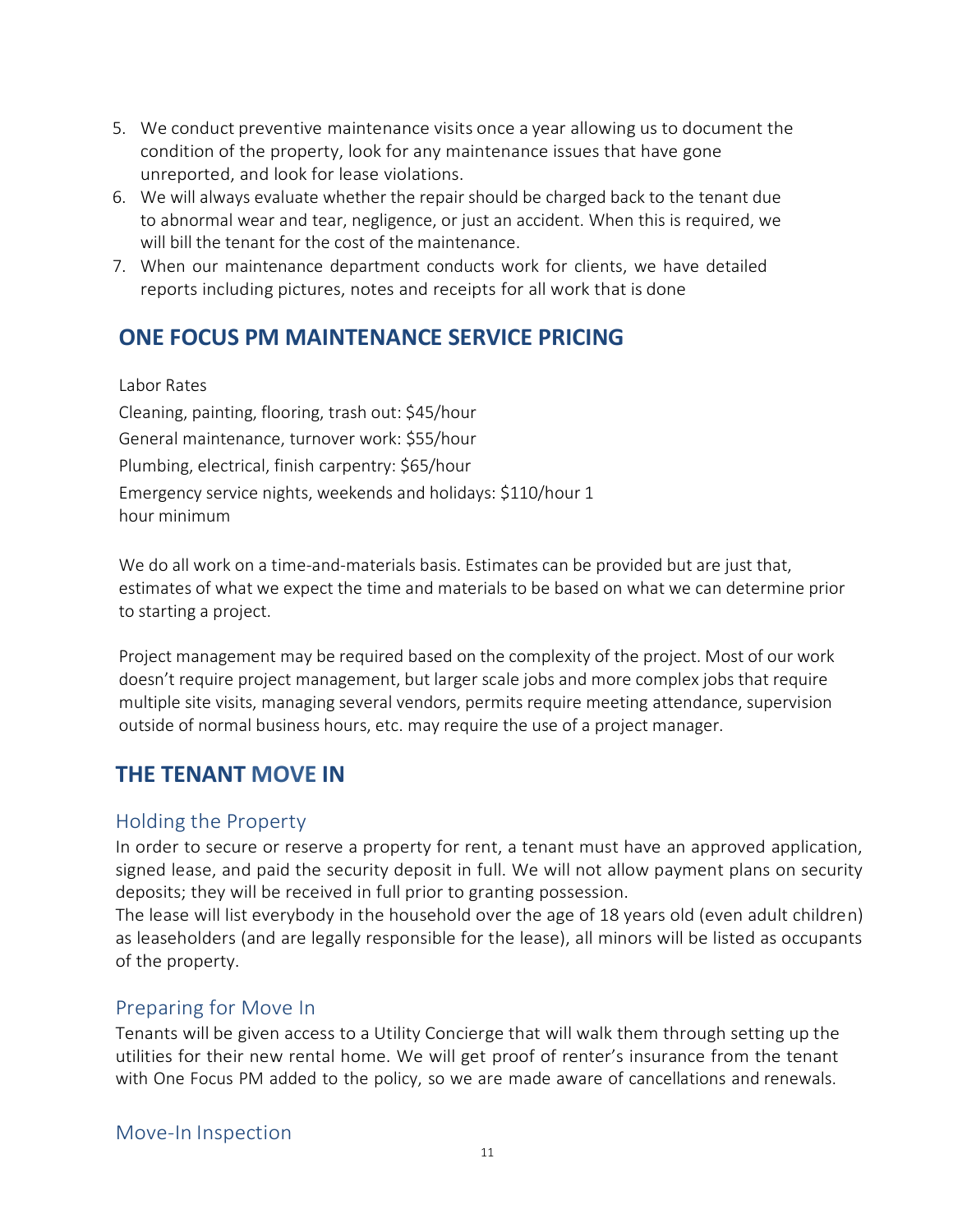Prior to the tenant receiving possession, Staff will go through the property, ensuring that it is clean and ready for them to take possession. Staff will make a video recording of the condition of the property at that time, documenting any existing damage. This video is saved to the cloud, so it is safely kept to be referenced when the tenant moves out. Having a video recording of the entire property is the best record that can be made to protect the landlord.

# <span id="page-12-0"></span>Tenant Handbook

Tenants receive the *"One Focus PM Tenant Handbook*." This detailed booklet gives them additional information on how to care for the property, report repairs, maintain the property, make timely payments, how to give proper notice to vacate, leave the property in good condition, and more. You can see this at [https://www.onefocuspm.com/tenant](https://www.onefocuspm.com/tenant-handbook)[handbook.](https://www.onefocuspm.com/tenant-handbook)

# <span id="page-12-1"></span>**WORKING WITH YOUR TENANTS**

# <span id="page-12-2"></span>Collecting Rent

Rents are due on the  $1<sup>st</sup>$  of the month with a three-day grace period prior to late fees being applied. We collect rent primarily online with almost all of our tenants electing to take advantage of our convenient online payment methods. Additionally, some tenants will mail or drop off their payments to our office.

# <span id="page-12-3"></span>Notice to Quit

When we charge late fees, we also post a Notice to Quit at the property. This is usually performed by our privately hired Constable. The Notice to Quit is the first step of the eviction process, and it notifies the tenant that, if the past due balance is not brought current within 10 days, we will file a Landlord Tenant Complaint at the Magisterial District Court.

# <span id="page-12-4"></span>Eviction

Eviction is the set of legal processes through which a landlord takes back possession of a property. Most typically eviction is due to unpaid rent or charges, but it is sometimes required to enforce immaterial breaches (violations of the lease not related to money) such as unauthorized animals, unauthorized tenants, housekeeping, etc. We handle the eviction process on your behalf and will notify you as the process proceeds. You can expect most evictions for non-payment to take about six weeks to be concluded. That is six weeks from the time the rent should have been paid until you have gotten possession of the property back from the tenant.

# <span id="page-12-5"></span>Payment Plans

It is possible the situation warrants a special arrangement, leniency, or other concession. Whenever we make a concession, we will do it in a written and signed arrangement with the tenant.

# <span id="page-12-6"></span>**WHEN THE TENANT VACATES**